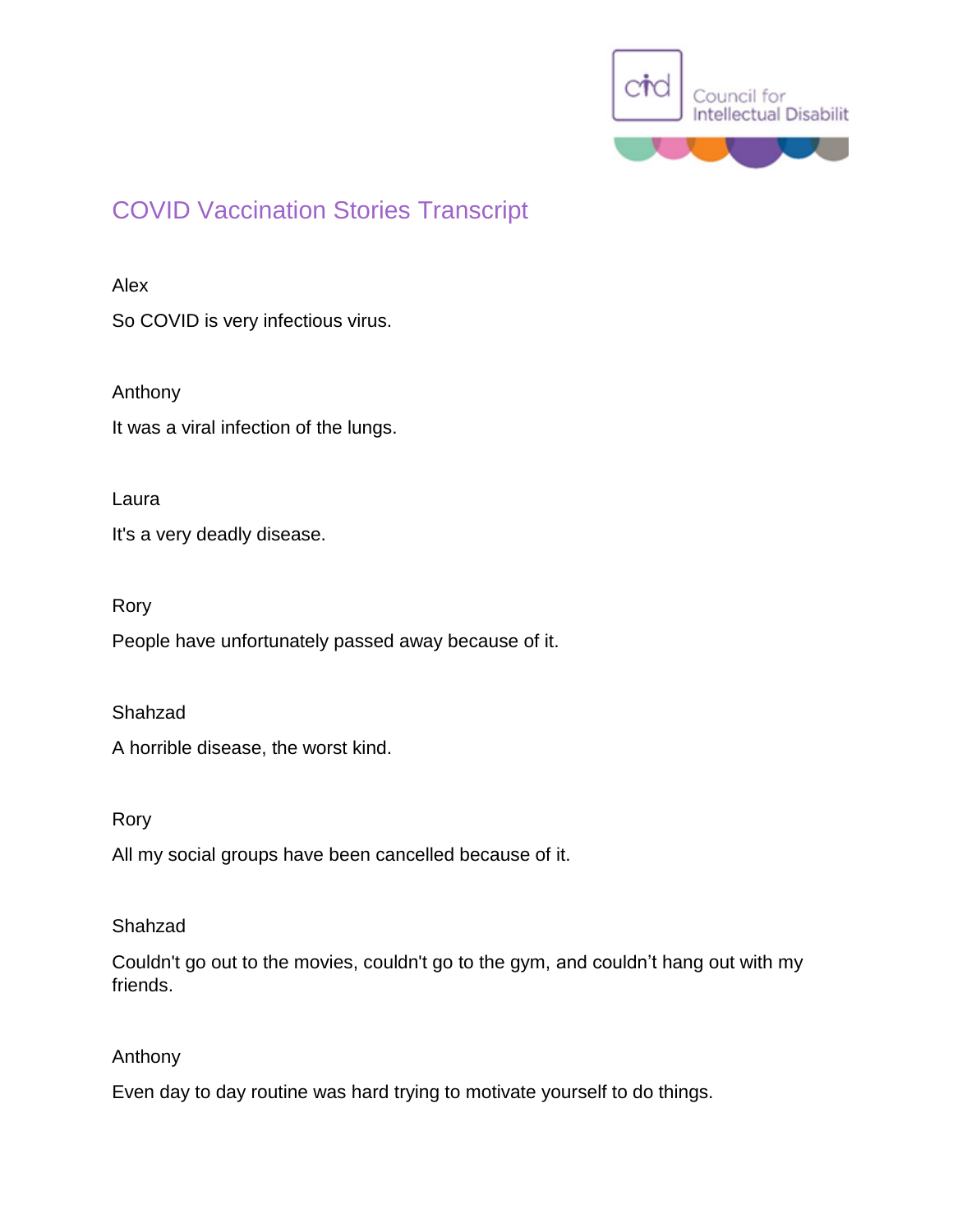

# Alex

Not being able to see people is always hard and not being able to eat out is just as bad.

# Laura

It is the same for everyone and they have to stay safe.

# Rory

Yeah, I just don't like needles really at all.

# Anthony

I needed my parents with me because I am terrified of needles, absolutely petrified of needles.

# Rory

I always have to look the other way if I'm getting a needle. It is always, like, no, I don't want to see it.

# Anthony

We had to put a blindfold on me because I didn't want to see the needle. If I see that you I will freak out.

# Alex

I get needles a lot and you have nothing to worry about.

# Laura

Yeah, I don't mind needles because like I have them all the time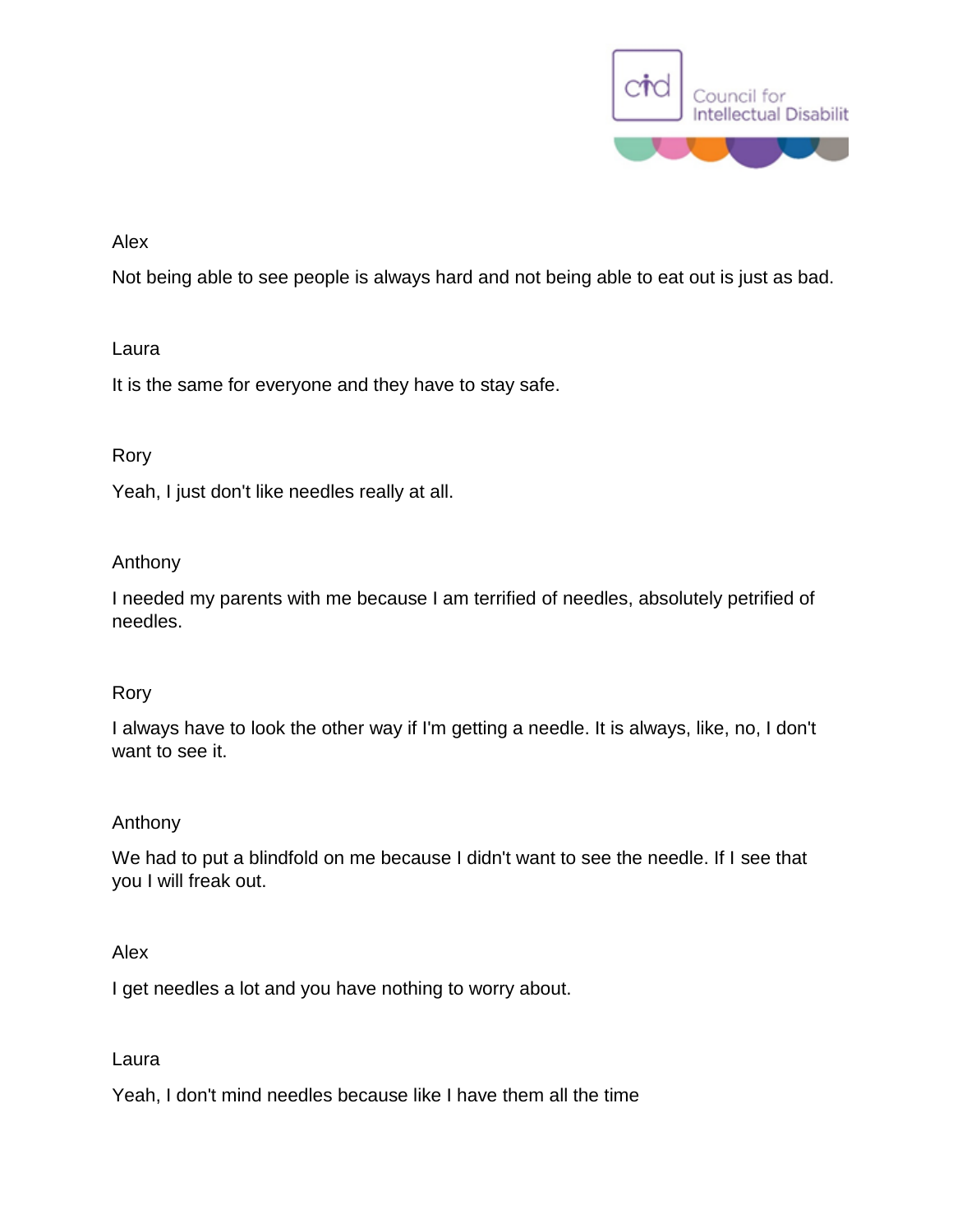

# Shahzad

Whenever I get a needle, I don't like it, but you have to get it. If you want to be well and healthy.

# Rory

The person who was giving it to me was like, okay I am about to do it now, then I'm like okay cool , and by the time I said okay, cool, she said done, I'm like, what?

# Anthony

I caused myself so much stress. Then when I went there, like, mum it wasn't stressful at all. Did you feel it? Aahh.

# Rory

I couldn't feel it. Nothing. It was instant. It was just like, done.

# Laura

Just a little bit and I was okay with it. I don't really mind.

# Alex

I was lucky enough not to have any side effects.

# Rory

Did not actually have any side effects at all for either of them like for first dose of a second dose.